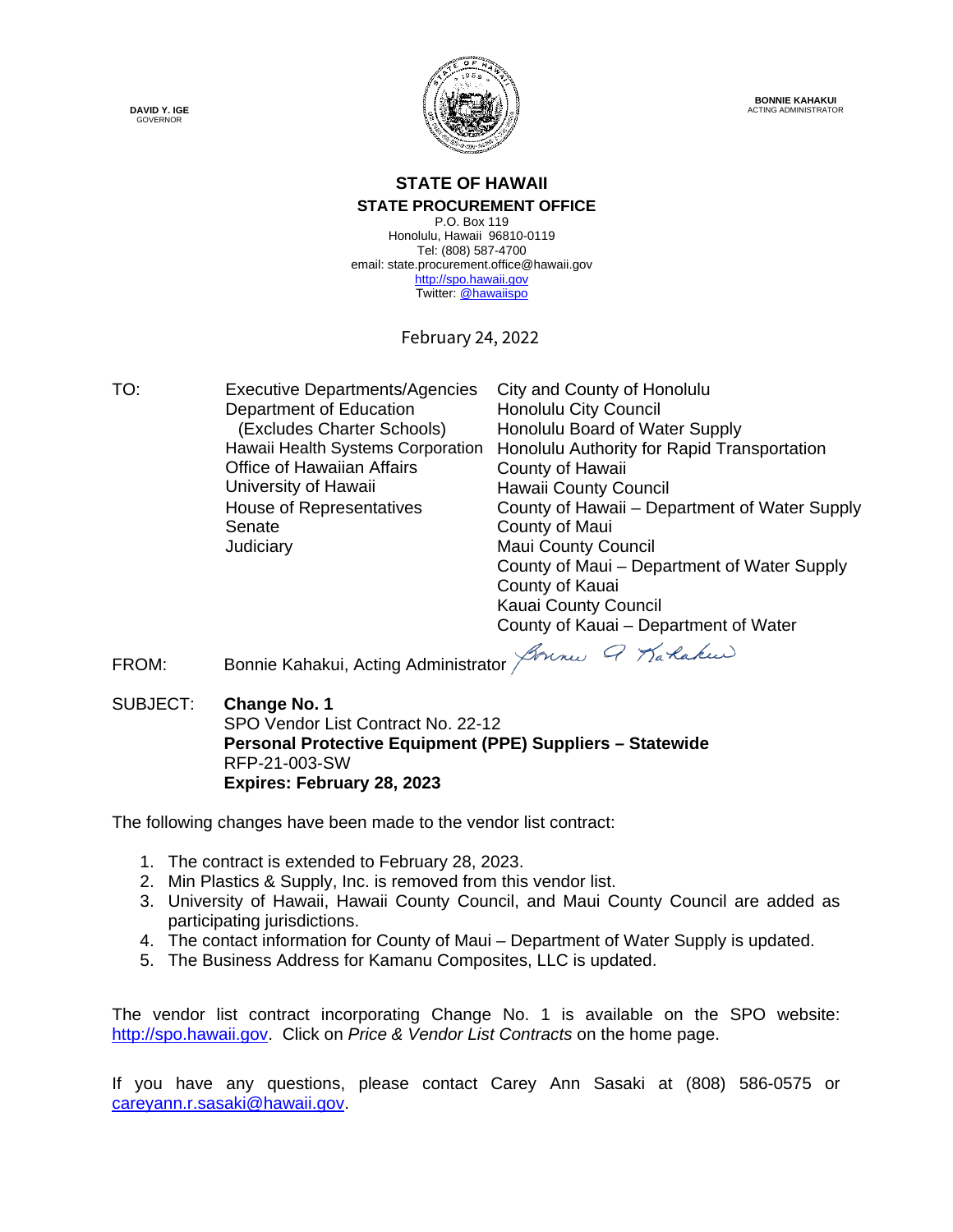# **WHERE TO FIND**: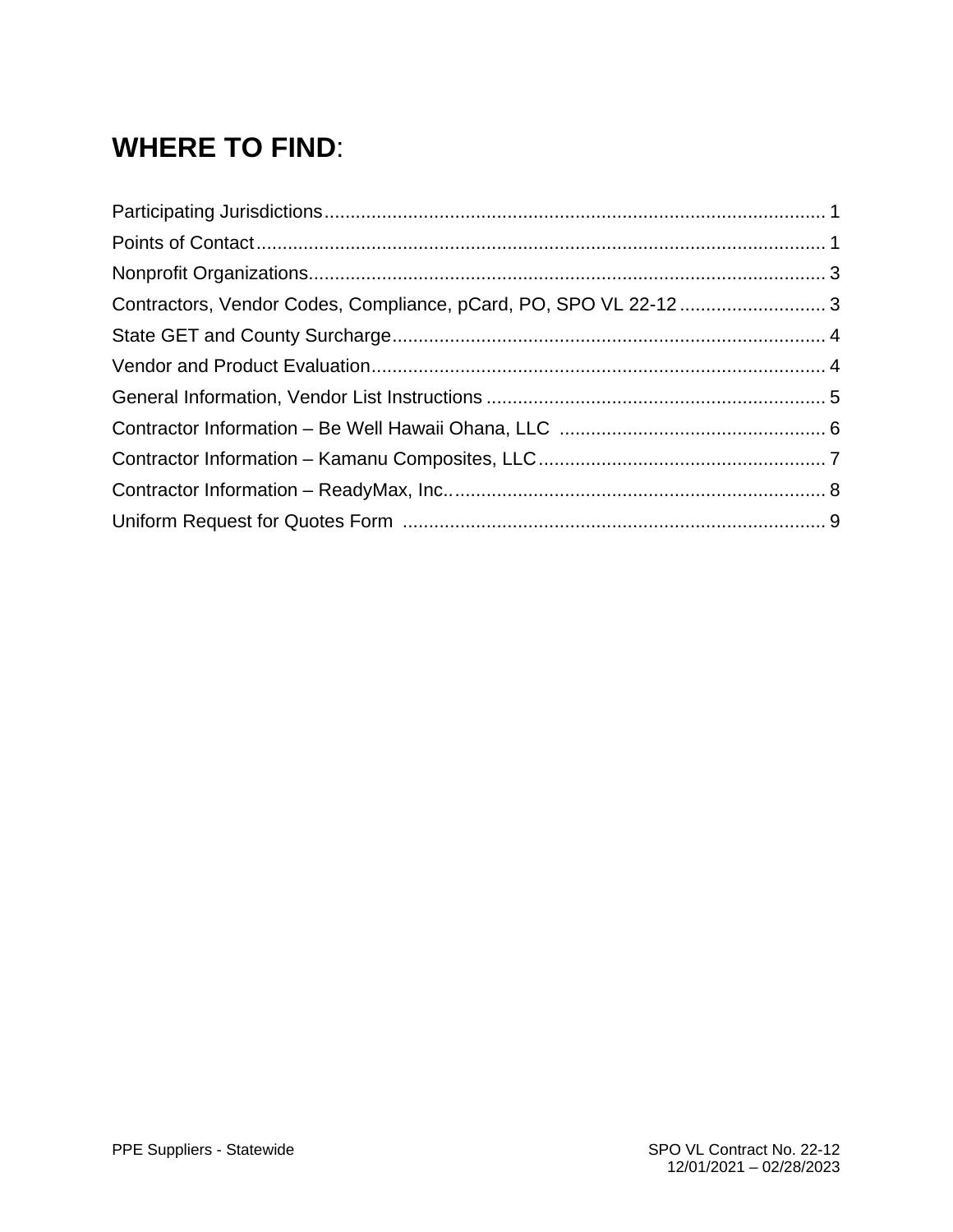#### **STATE OF HAWAII STATE PROCUREMENT OFFICE**

**SPO Vendor List Contract No. 22-12** Change No. 1 Effective: 03/01/2022

*THIS SPO VENDOR LIST CONTRACT IS FOR AUTHORIZED BUSINESS USE ONLY.*

#### **PERSONAL PROTECTIVE EQUIPMENT (PPE) SUPPLIERS - STATEWIDE**

(RFP-21-003-SW) **December 1, 2021 to February 28, 2023**

**PARTICIPATING JURISDICTIONS** listed below have signed a cooperative agreement and/or a memorandum of agreement with the SPO and are authorized to utilize this vendor list contract.

| <b>Executive Departments/Agencies</b> | City and County of Honolulu (C&C Honolulu)                                                  |
|---------------------------------------|---------------------------------------------------------------------------------------------|
| Department of Education (DOE)         | <b>Honolulu City Council</b>                                                                |
| (Excludes Charter Schools)            | Honolulu Board of Water Supply                                                              |
|                                       | Hawaii Health Systems Corporation (HHSC) Honolulu Authority for Rapid Transportation (HART) |
| Office of Hawaiian Affairs (OHA)      | County of Hawaii                                                                            |
| University of Hawaii (UH)             | <b>Hawaii County Council</b>                                                                |
| House of Representatives (House)      | County of Hawaii – Department of Water Supply                                               |
| Senate                                | County of Maui                                                                              |
| Judiciary                             | <b>Maui County Council</b>                                                                  |
|                                       | County of Maui – Department of Water Supply                                                 |
|                                       | County of Kauai                                                                             |
|                                       | Kauai County Council                                                                        |
|                                       | County of Kauai – Department of Water                                                       |

The participating jurisdictions are not required, but may purchase from this vendor list contract, and requests for exception from the contract are not required. Participating jurisdictions are allowed to purchase from other contractors, however, HRS chapter 103D and the procurement rules apply to purchases using the applicable procurement method and its procedures, such as small purchases or competitive sealed bidding. The decision to use this contract or to solicit pricing from other sources will be at the discretion of the participating jurisdiction.

**POINTS OF CONTACT.** Questions regarding the products listed, ordering, pricing, and status should be directed to the Contractor(s).

Procurement questions or concerns may be directed as follows:

| <b>Uurisdiction</b> | <b>Name</b>      | Phone | IFAX | <u>IE-mail</u>                                  |
|---------------------|------------------|-------|------|-------------------------------------------------|
| Executive           | Carey Ann Sasaki |       |      | 586-0575 586-0570 $careyann.r.sasaki@hawai.gov$ |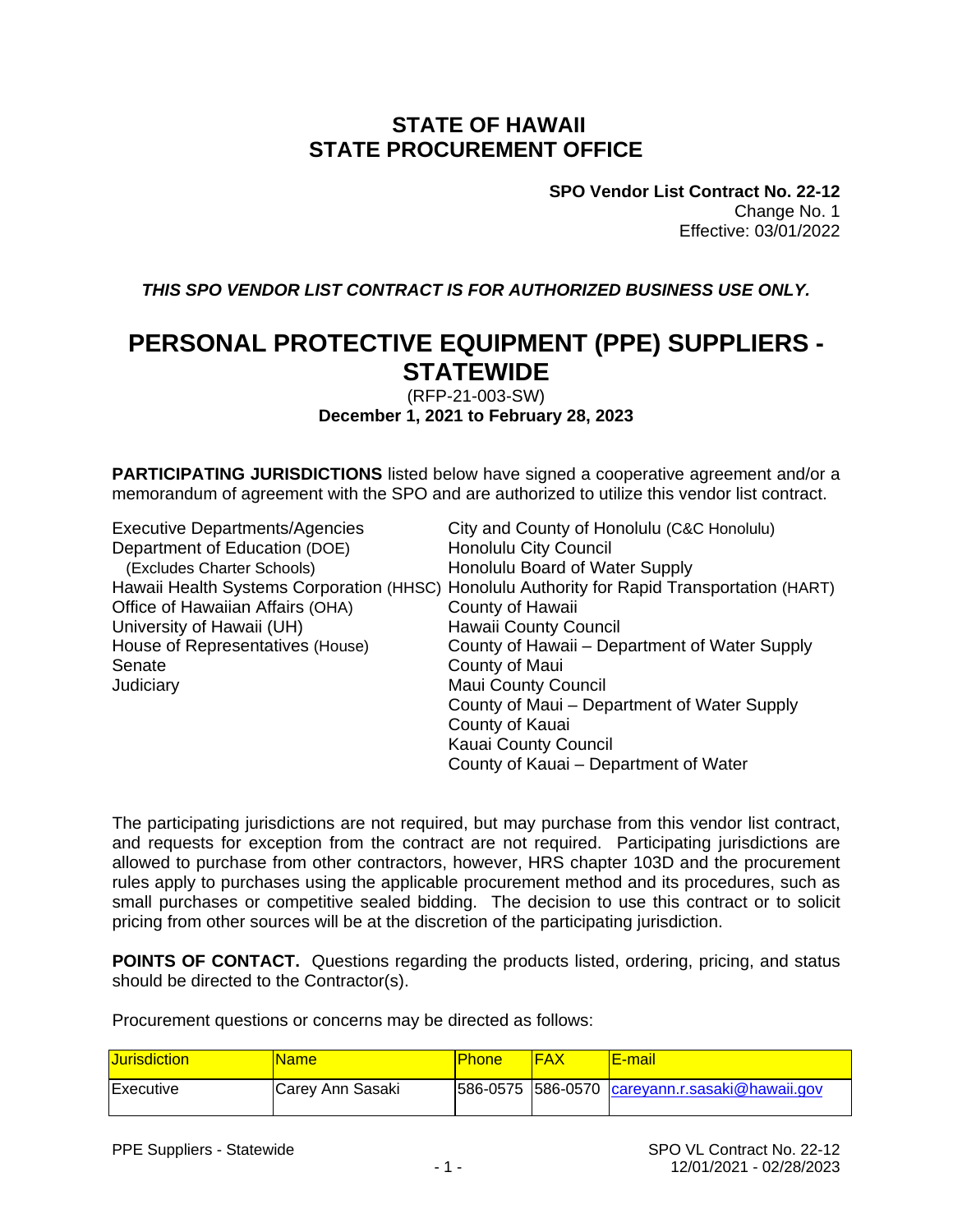| Jurisdiction                                        | <b>Name</b>                   | Phone                | Fax      | E-mail                          |
|-----------------------------------------------------|-------------------------------|----------------------|----------|---------------------------------|
| <b>DOE</b><br>(Excludes Charter Schools)            | <b>Procurement Staff</b>      | 675-0130             | 675-0133 | G-OFS-DOE-                      |
|                                                     |                               |                      |          | Procurement@k12.hi.us           |
| <b>HHSC</b>                                         | Nancy Delima                  | 359-0994             | n/a      | ndelima@hhsc.org                |
| <b>OHA</b>                                          | <b>Christopher Stanley</b>    | 594-1833             | 594-1865 | chriss@oha.org                  |
| UH                                                  | Karlee Hisashima              | 956-8687             | 956-2093 | karlee@hawaii.edu               |
| House                                               | <b>Brian Takeshita</b>        | 586-6423             | 586-6401 | takeshita@capitol.hawaii.gov    |
| Senate                                              | Carol Taniguchi               | 586-6720             | 586-6719 | c.taniguchi@capitol.hawaii.gov  |
| Judiciary                                           | <b>Tritia Cruz</b>            | 538-5805             | 538-5802 | tritia.l.cruz@courts.hawaii.gov |
| C&C of Honolulu                                     | <b>Procurement Specialist</b> | 768-5535             | 768-3299 | bfspurchasing@honolulu.gov      |
| Honolulu City Council                               | Kendall Amazaki, Jr.          | 768-5084             | n/a      | kamazaki@honolulu.gov           |
|                                                     | <b>Nanette Saito</b>          | 768-5085             | 768-5011 | nsaito@honolulu,gov             |
| Honolulu Board of<br><b>Water Supply</b>            | <b>Procurement Office</b>     | 748-5071             |          | fn_procurement@hbws.org         |
| <b>HART</b>                                         | Dean Matro                    | 768-6246             |          | dean.matro@honolulu.gov         |
| County of Hawaii                                    | Diane Nakagawa                | 961-8440             |          | Diane.Nakagawa@hawaiicounty.gov |
| Hawaii County Council                               | Diane Nakagawa                | 961-8440             |          | Diane.Nakagawa@hawaiicounty.gov |
| County of Hawaii -<br>Department of Water<br>Supply | Ka'iulani Matsumoto           | 961-8050<br>ext. 224 | 961-8657 | kmatsumoto@hawaiidws.org        |
| County of Maui                                      | <b>Jared Masuda</b>           | 463-3816             |          | jared.masuda@co.maui.hi.us      |
| Maui County Council                                 | Marlene Rebugio               | 270-7838             |          | marlene.rebugio@mauicounty.us   |
| County of Maui-<br>Department of Water<br>Supply    | Kenneth L. Bissen             | 270-7684             | 270-7136 | ken.bissen@co.maui.hi.us        |
| County of Kauai                                     | Ernest W. Barreira            | 241-4295             | 241-6297 | ebarreira@kauai.gov             |
| Kauai County Council                                | Scott Sato                    | 241-4810             | 241-6349 | ssato@kauai.gov                 |
|                                                     | Codie Tabalba                 | 241-4193             | 241-6349 | ctabalba@kauai.gov              |
| County of Kauai-<br>Department of Water             | Marcelino Soliz               | 245-5470             | 245-5813 | msoliz@kauaiwater.org           |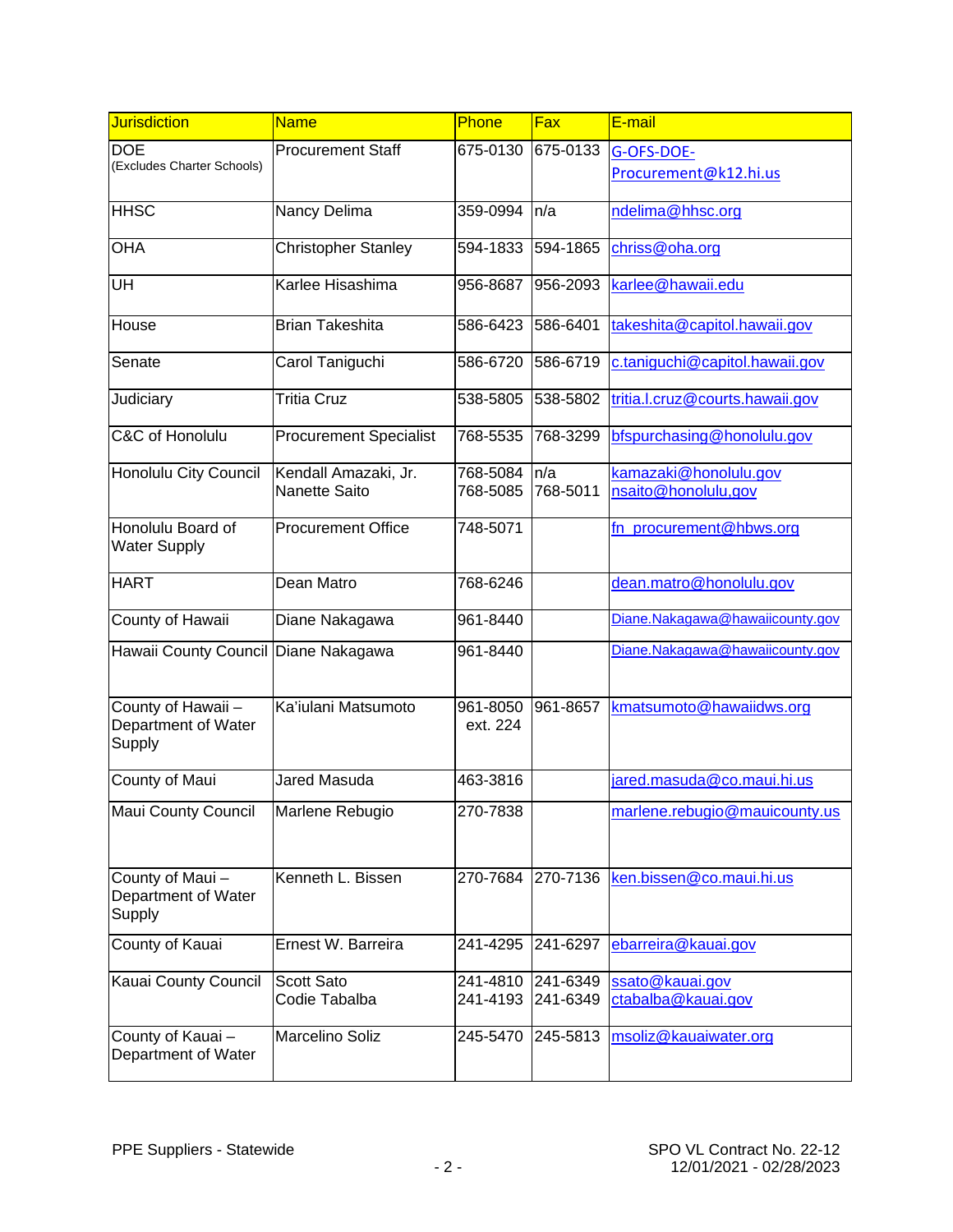**USE OF THIS VENDOR LIST CONTRACT BY NONPROFIT ORGANIZATIONS.** Pursuant to HRS §103D-804, nonprofit organizations with current purchase of service contracts (HRS chapter 103F) have been invited to participate in the SPO price and vendor list contracts.

A listing of these nonprofit organizations is available at the SPO website: [http://spo.hawaii.gov.](http://spo.hawaii.gov/) Click on *For Vendors > Non-Profits > Cooperative Purchasing Program > View the list of qualifying nonprofits eligible to participate in cooperative purchasing.*

If a nonprofit wishes to purchase from an SPO price or vendor list contract, the nonprofit must obtain approval from each Contractor (participation must be mutually agreed upon, for example). A Contractor may choose to deny participation by a nonprofit. However, if a nonprofit and Contractor mutually agree to this arrangement, it is understood that the nonprofit will retain its right to purchase from other than an SPO price or vendor list Contractor(s).

**CONTRACTORS.** The following Contractors are authorized to provide personal protective equipment to the State of Hawaii.

- Be Well Hawaii Ohana, LLC
- Kamanu Composites, LLC
- ReadyMax, Inc.

**VENDOR CODES** for annotation on purchase orders are obtainable from the *Alphabetical Vendor Edit Table* available at your department's fiscal office. Agencies are cautioned that the remittance address on an invoice may be different from the address of the vendor code annotated on the purchase order.

**COMPLIANCE PURSUANT TO HRS §103D-310(c).** Prior to awarding this contract, the SPO verified compliance of the Contractor(s) named in the SPO Vendor List Contract No. 22-12. *No further compliance verification is required prior to issuing a contract, purchase order or pCard payment when utilizing this contract.*

**PURCHASING CARD (pCard).** The State of Hawaii Purchasing Card (pCard) is required to be used by the Executive department/agencies, excluding the DOE, HHSC, and OHA for orders totaling less than \$2,500. For purchases of \$2,500 or more, agencies may use the pCard, subject to its credit limit, or issue a purchase order.

**PURCHASE ORDERS** may be issued for purchases of \$2,500 or more and for Contractors who either do not accept the pCard, set minimum order requirements before accepting the pCard for payment, or who charge its customers a transaction fee for the usage.

**SPO VL Contract No. 22-12** will be typed on purchase orders issued against this vendor list contract. For pCard purchases, the SPO VL Contract No. 22-12 shall be notated on the appropriate transaction document.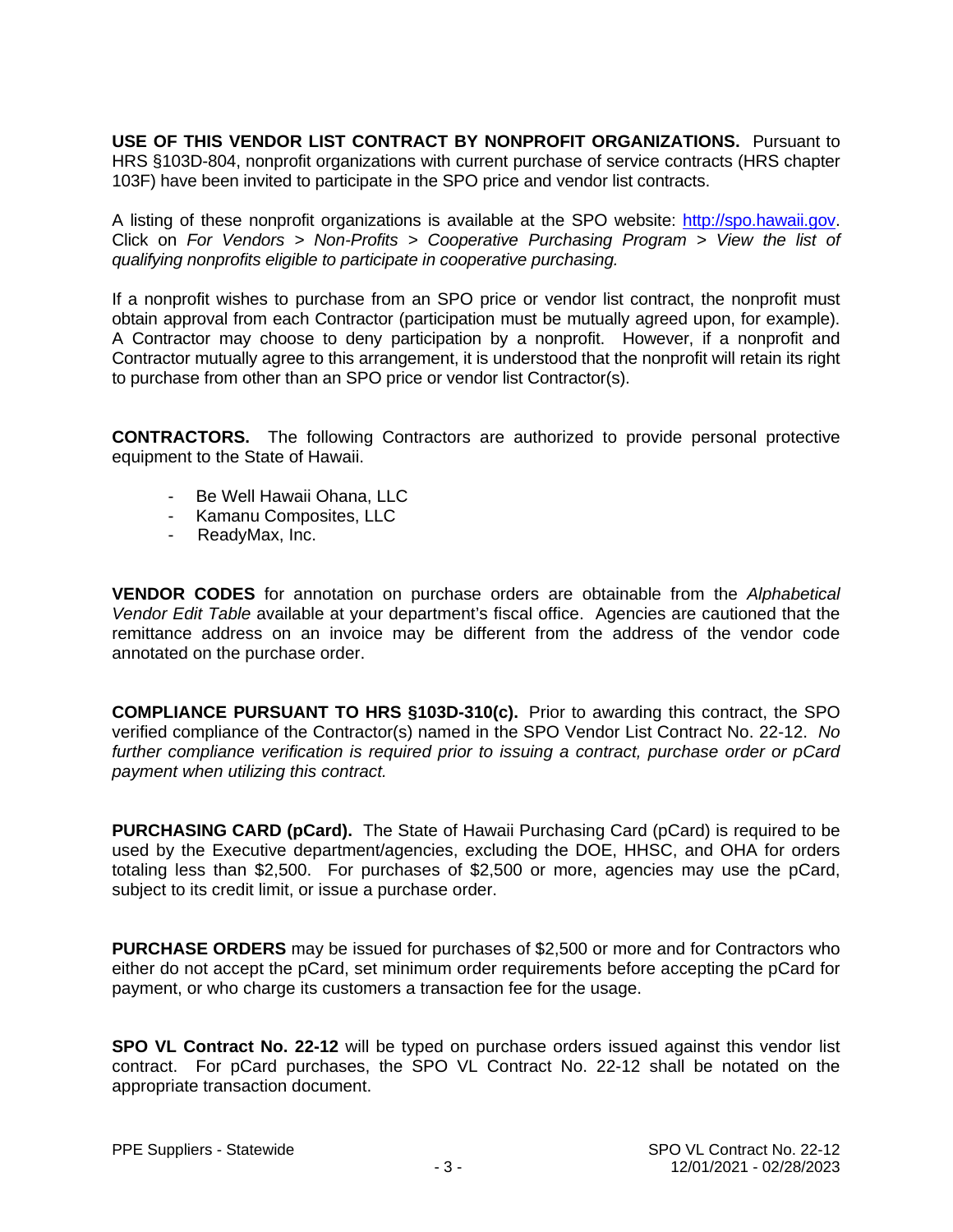**STATE GENERAL EXCISE TAX (GET) AND COUNTY SURCHARGE** shall not exceed the following rates if seller elects to pass on the charges to its customers.

| <b>COUNTY</b>              | <b>COUNTY</b>    | <b>STATE</b> |                         | <b>MAX PASS- EXPIRATION DATE</b> |
|----------------------------|------------------|--------------|-------------------------|----------------------------------|
|                            | <b>SURCHARGE</b> | <b>GET</b>   | <b>TAX</b><br><b>ON</b> | <b>SURCHARGE</b><br><b>OF</b>    |
|                            | <b>TAX RATE</b>  |              | <b>RATE</b>             | <b>TAX RATE</b>                  |
| <b>C&amp;C OF HONOLULU</b> | 0.50%            | 4.0%         | 4.7120%                 | 12/31/2030                       |
| <b>HAWAII</b>              | 0.50%            | 4.0%         | 4.7120%                 | 12/31/2030                       |
| COUNTY OF<br>MAUI          | $0.0\%$          | 4.0%         | 4.1666%                 | No county surcharge              |
| (including Molokai and     |                  |              |                         |                                  |
| Lanai)                     |                  |              |                         |                                  |
| <b>KAUAI</b>               | 0.50%            | 4.0%         | 4.7120%                 | 12/31/2030                       |

The GET or use tax and county surcharge may be added to the invoice as a separate line item and shall not exceed the current max pass-on tax rate(s) for each island.

County surcharges on state general excise (GE) tax or Use tax may be visibly passed on but is not required. For more information on county surcharges and the max pass-on tax rate, please visit the Department of Taxation's website at <http://tax.hawaii.gov/geninfo/countysurcharge>.

**VENDOR AND PRODUCT EVALUATION.** Form SPO-012, Evaluation: Vendor or Product, for the purpose of addressing concerns on this price list contract, is available to agencies at the SPO website: [http://spo.hawaii.gov.](http://spo.hawaii.gov/) Click on *Forms* on the home page.

**PRICE OR VENDOR LIST CONTRACT AVAILABLE ON THE INTERNET** at the SPO website: [http://spo.hawaii.gov.](http://spo.hawaii.gov/) Click on *Price & Vendor List Contracts* on the home page.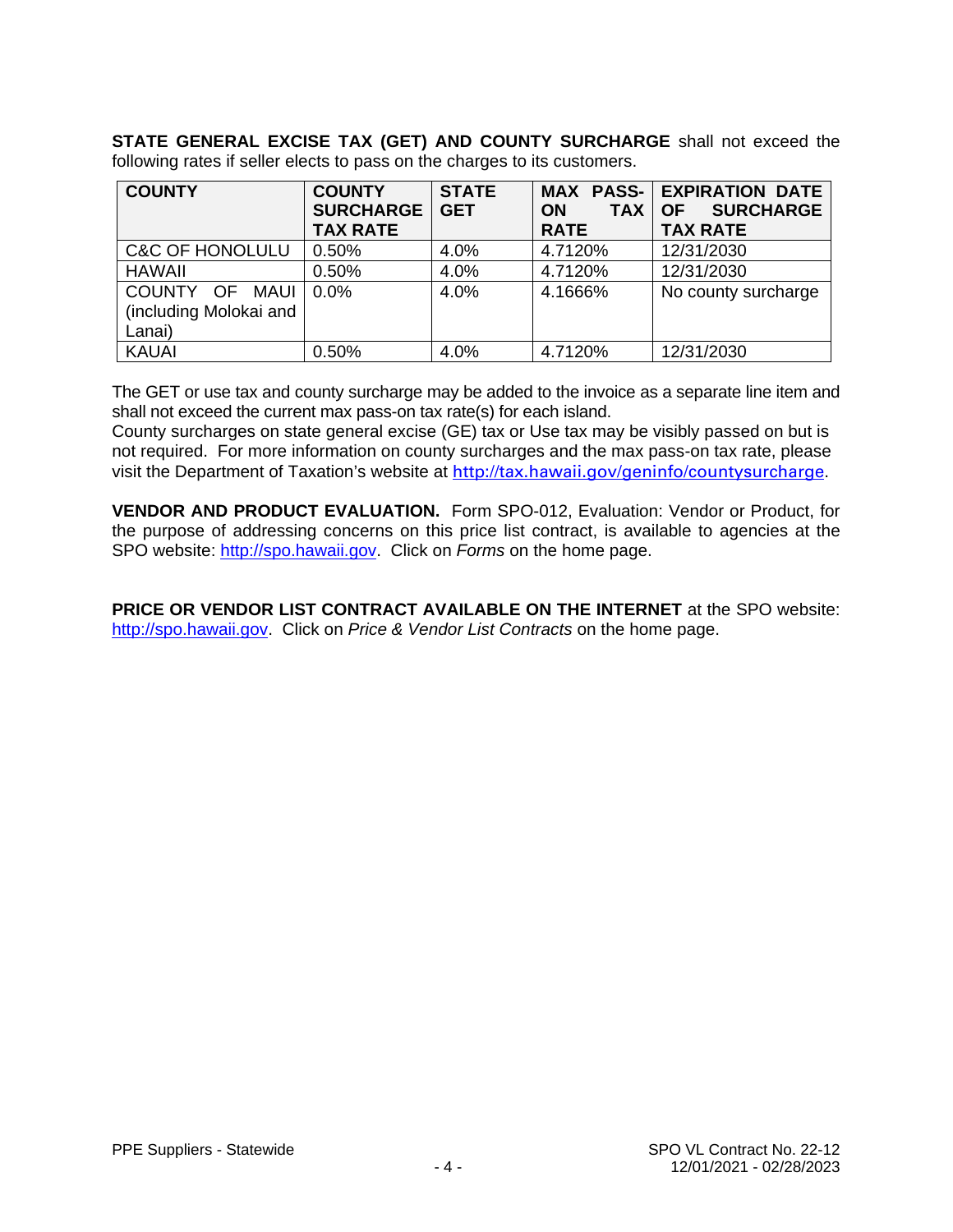#### **GENERAL INFORMATION**

The following Personal Protective Equipment (PPE) products are provided by awarded contractors of SPO VL Contract No. 22-12:

|                                           | <b>Be Well</b> | Kamanu      |           |
|-------------------------------------------|----------------|-------------|-----------|
|                                           | Hawaii         | Composites, | ReadyMax, |
|                                           | Ohana, LLC     | <b>LLC</b>  | Inc.      |
| <b>PPE Products:</b>                      |                |             |           |
| <b>KN95 Masks</b>                         |                |             | X         |
| <b>Community Masks</b>                    |                |             | X         |
| Procedure/Surgical Masks - Level 1        | X              |             |           |
| <b>Gloves - Medical/Examination Grade</b> | X              |             |           |
| <b>Faceshields - Reusable</b>             | X              | X           | X         |
| <b>Faceshields - Disposable</b>           |                |             | X         |
| <b>Protective Suits</b>                   | x              |             |           |
| <b>Goggles</b>                            | X              |             |           |
| <b>Bouffants</b>                          | χ              |             |           |

**ORDERING** on a timely basis is the responsibility of each agency. Orders shall be issued on an as-needed basis during the vendor list contract period and will use either the pCard or purchase order when placing order(s). Contractors are not obligated to accept any order received after the contract expiration date; however, Contractors shall fill timely orders for which delivery may extend beyond the expiration date. Agencies shall not issue purchase orders specifying delivery after the vendor list contract expiration date.

#### **VENDOR LIST INSTRUCTIONS**

- 1. Agency prepares a uniform request for quotations to obtain quotes from one or more vendors/contractors. Agency may use the attached form, *Uniform Request for Quotes*, or a similar form. Agency will describe the product(s) and quantity needed. It is the agency's responsibility to give the vendor(s) a reasonable amount of time to prepare and submit the quote.
- 2. Vendor responds by due date specified. Quote shall include freight, shipping, delivery, tax, lead time and estimated delivery date. Vendors may have a different price per 1 unit if minimum quantity is not ordered (not all vendors have minimum quantity requirement).
- 3. Agency reviews and evaluates quote(s) received. If a vendor fails to respond by the due date specified, document for the procurement file. If a vendor submits a late quote, it is the agency's determination to accept or reject a late quote submittal. The agency shall document the late submittal in the procurement file.
- 4. Agency determines best value based on agency's requirements. Best value will be determined by price, lead time, warranty or any other requirement determined by the agency. Such determination shall be in writing and placed in the procurement file.
- 5. On the selected vendor's *Uniform Request for Quotes*, agency signs to acknowledge acceptance. Agency may inform non-selected vendor(s) as a courtesy.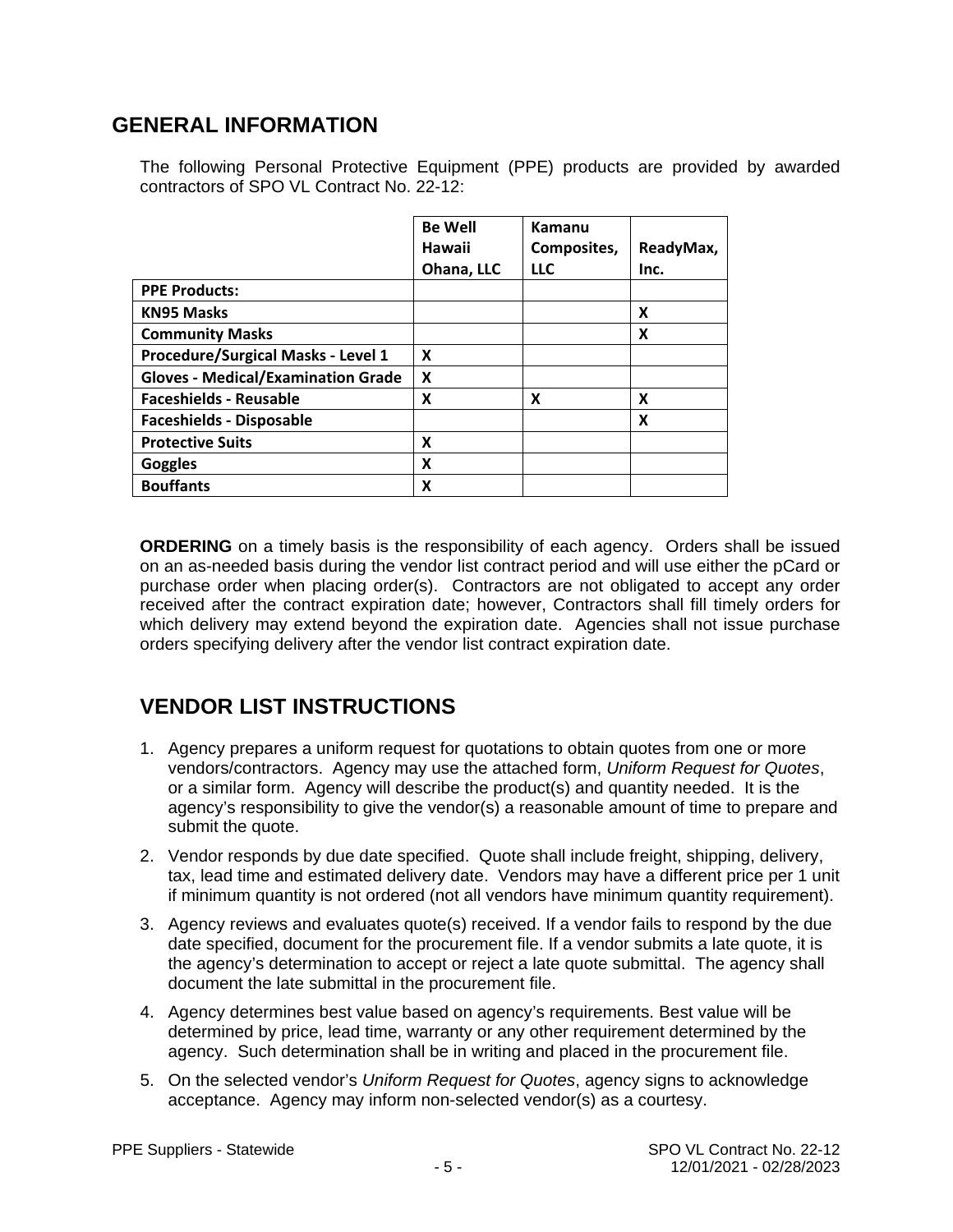### **CONTRACTOR INFORMATION**

### **Be Well Hawaii Ohana, LLC**

Business Address: 1221 Kapiolani Blvd., Ste. 940 Honolulu, HI 96814

Contact Person(s): Shelley Wilson Phone: (808) 596-4486 Email: [shelley@wilsoncare.com](mailto:shelley@wilsoncare.com)

Fax: (808) 596-4822

Remittance Address: Same as business address

Website:<https://www.wilsoncare.com/>

Be Well Hawaii Ohana, LLC will provide the following products at listed prices:

| Medical PPE:                              | Maximum Quantities Available: | Manufacturer:                  | Model/Product Number: | Pricing Per 1 Unit |
|-------------------------------------------|-------------------------------|--------------------------------|-----------------------|--------------------|
| Level 1 Procedure/Surgical Mask           |                               | Quangdong Leiqi Cosmetics Co., | Model No. CA0716      |                    |
| 3-ply-disposable-face-mask-MEDICAL-ASTM-1 | 100504 Ltd.                   |                                | (50 Masks)            | \$39.99            |
| gloves-nitrile-no-powder-box-of-300       |                               | 526 Ammex                      | Small                 | \$44.99            |
| gloves-nitrile-no-powder-box-of-300       |                               | 140 Ammex                      | <b>Extra Small</b>    | \$44.99            |
| gloves-nitrile-no-powder-box-of-100       |                               | 460 Ammex                      | Small                 | \$14.99            |
| gloves-nitrile-no-powder-box-of-100       |                               | 625 Ammex                      | Medium                | \$14.99            |
| gloves-nitrile-no-powder-box-of-100       |                               | 1537 Ammex                     | Large                 | \$14.99            |
| gloves-nitrile-no-powder-box-of-100       |                               | 83 Ammex                       | XL                    | \$14.99            |
| gloves-nitrile-no-powder-box-of-100       |                               | 412 Ammex                      | XXL                   | \$14.99            |
| surgical-bouffant-cap                     |                               | 80087 Dukal                    |                       | \$0.25             |
| microporous-zip-coverall-hood             |                               | 100 Dupon-Tyvek-400 TY127SWH   | İΜ                    | \$11.99            |
| microporous-zip-coverall-hood             |                               | 200 Dupon-Tyvek-400 TY127SWH   |                       | \$11.99            |
| microporous-zip-coverall-hood             |                               | 100 Dupon-Tyvek-400 TY127SWH   | XL                    | \$11.99            |
| microporous-zip-coverall-hood             |                               | 40 Dupon-Tyvek-400 TY127SWH    | XXXL                  | \$11.99            |
| microporous-zip-coverall-no-hood          |                               | 50 Dupon-Tyvek-400 TY127SWH    | Small                 | \$10.99            |
| microporous-zip-coverall-no-hood          |                               | 100 Dupon-Tyvek-400 TY127SWH   | Medium                | \$10.99            |
| microporous-zip-coverall-no-hood          |                               | 450 Dupon-Tyvek-400 TY127SWH   | Large                 | \$10.99            |
| microporous-zip-coverall-no-hood          |                               | 10 Dupon-Tyvek-400 TY127SWH    | XL                    | \$10.99            |
| microporous-zip-coverall-no-hood          |                               | 300 Dupon-Tyvek-400 TY127SWH   | XXL                   | \$10.99            |
| microporous-zip-coverall-no-hood          |                               | 450 Dupon-Tyvek-400 TY127SWH   | XXXL                  | \$10.99            |
| microporous-zip-coverall-no-hood          |                               | 170 Dupon-Tyvek-400 TY127SWH   | <b>XXXXL</b>          | \$10.99            |
| face-shield-adult                         | 2899                          |                                |                       | \$3.29             |
| face-shield-eye-glass-frame-style         |                               | 99460 Nana Innovations         |                       | \$3.29             |
| goggles-vented-no-fog                     |                               | 366 SuperMore                  |                       | 56.49              |
| face-shield-child                         | 11782                         |                                | Girl                  | \$3.29             |
| face-shield-child                         | 11776                         |                                | Boy                   | \$3.29             |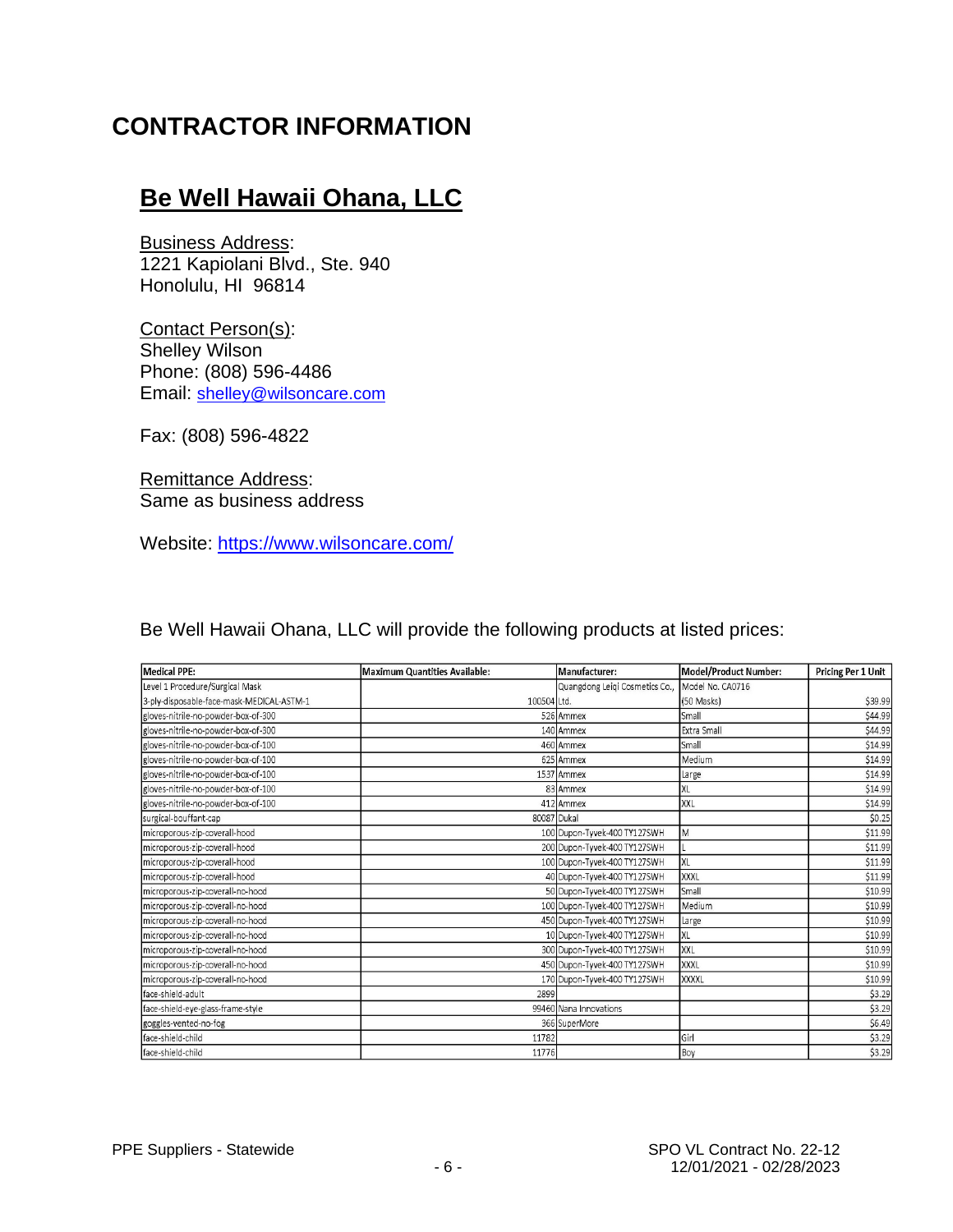# **CONTRACTOR INFORMATION**



#### **Kamanu Composites, LLC**

Business Address: 905 Kalanianaole Hwy #4504 Kailua, HI 96734

Contact Person(s): Luke Evslin Phone: (808) 635-6623 Email: [luke@kamanucomposites.com](mailto:luke@kamanucomposites.com)

Remittance Address: Same as business address

Website:<http://www.kamanucomposites.com/>

Kamanu Composites, LLC will provide the following products at listed prices\*:

|                    | <b>Minimum</b>        |                      | Model/          | <b>Pricing Per 1</b> | <b>Pricing Per</b> |
|--------------------|-----------------------|----------------------|-----------------|----------------------|--------------------|
|                    | <b>Quantities (no</b> |                      | <b>Product</b>  | Unit -               | 1 Unit -           |
| PPE:               | maximum):             | <b>Manufacturer:</b> | Number:         | unassembled          | assembled          |
| Faceshields        |                       | Kamanu               |                 |                      |                    |
| - Reusable         | 10                    | Composites           | FS1             | \$3.40               | \$4.00             |
| Faceshields        |                       | Kamanu               |                 |                      |                    |
| - Reusable         | 100                   | Composites           | FS1             | \$3.30               | \$3.90             |
| <b>Faceshields</b> |                       | Kamanu               |                 |                      |                    |
| - Reusable         | 1,000                 | Composites           | FS1             | \$3.20               | \$3.80             |
| Faceshields        |                       | Kamanu               |                 |                      |                    |
| - Reusable         | 10,000                | Composites           | FS <sub>1</sub> | \$3.10               | \$3.70             |

\*Note: Minimum quantity must be ordered to receive listed price per 1 unit.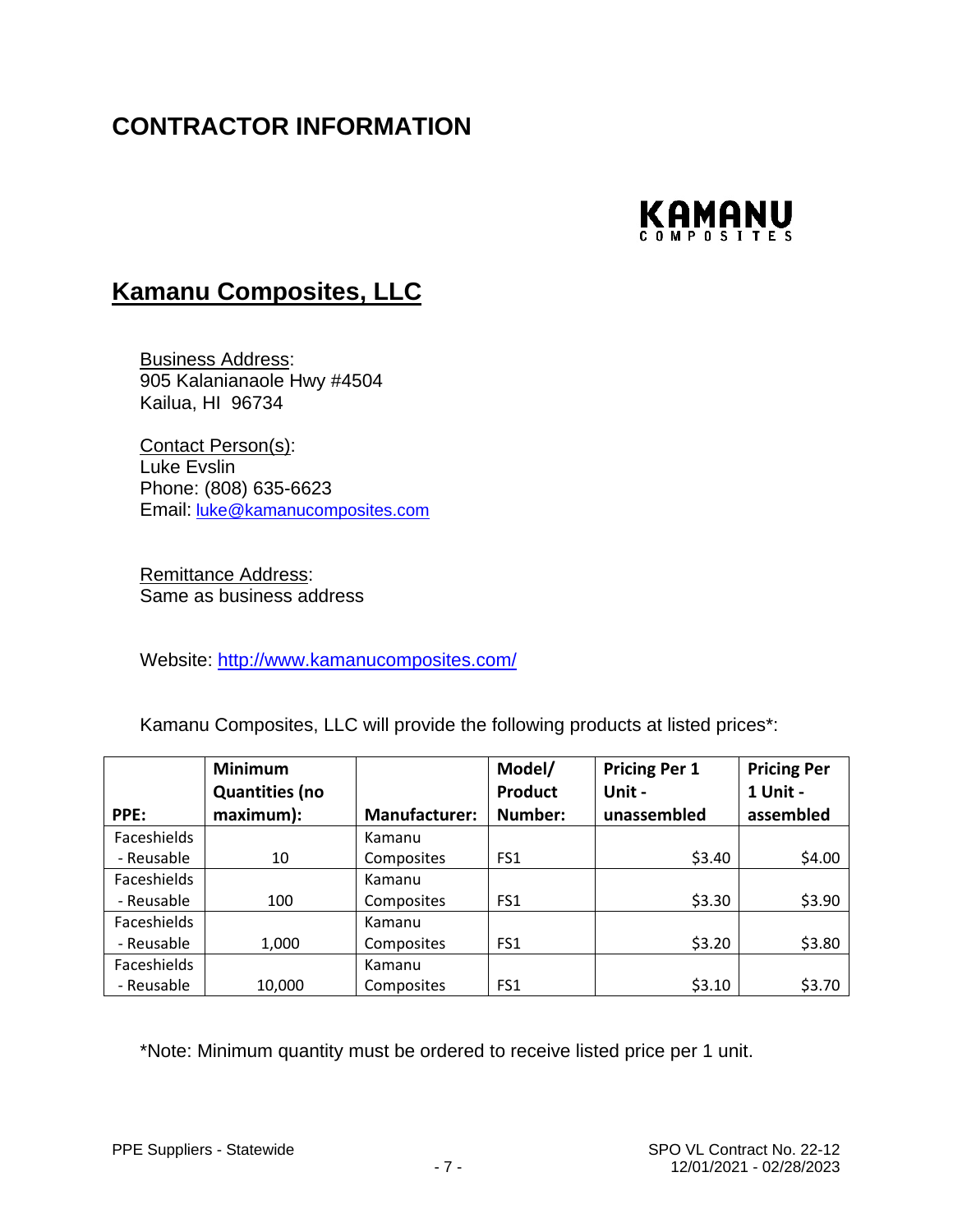

### **CONTRACTOR INFORMATION**

#### **ReadyMax, Inc.**

Business Address: 2205 Glendale Ave., Suite 147 Sparks, NV 89431

Contact Person(s): Chris Jelinek **Sandy Niss** Sandy Niss Phone: (800) 333-6304 x104 Phone: (800) 333-6304 x101

Email: [chris@readymax.com](mailto:chris@readymax.com) Email: [sandy@readymax.com](mailto:sandy@readymax.com)

Email: [orders@readymax.com](mailto:orders@readymax.com)

Remittance Address: Same as business address

ReadyMax, Inc. will provide the following products at listed prices\*:

|                                    | Minimum-Maximum                       |               | Model/Product      | <b>Pricing</b> |
|------------------------------------|---------------------------------------|---------------|--------------------|----------------|
| PPE:                               | <b>Quantities Available:</b>          | Manufacturer: | Number:            | Per 1 Unit     |
|                                    | $100,000 - 1,000,000 +$               |               |                    |                |
| <b>KN95 Masks</b>                  | (1200 units/case)                     | Anhui Jiabao  | AJ KN95            | \$0.24         |
|                                    | 100,000 - 5,000,000+                  |               |                    |                |
| <b>Community Masks</b>             | (3000 units/case)                     | Anhui Jiabao  | AJ 3PLY BFE => 90% | \$0.11         |
|                                    | 5,000 - 100,000 (20                   |               |                    |                |
| <b>Faceshields -</b>               | units/case) -                         |               |                    |                |
| Reusable                           | Ratcheting                            | ReadyMax      | FS-RT-PM           | \$3.55         |
| <b>Faceshields -</b><br>Disposable | 5,000 - 1,000,000 (200<br>units/case) | ReadyMax      | <b>FS-DPS-CL</b>   | \$0.55         |

\*Note: Minimum quantity must be ordered to receive listed price per 1 unit.